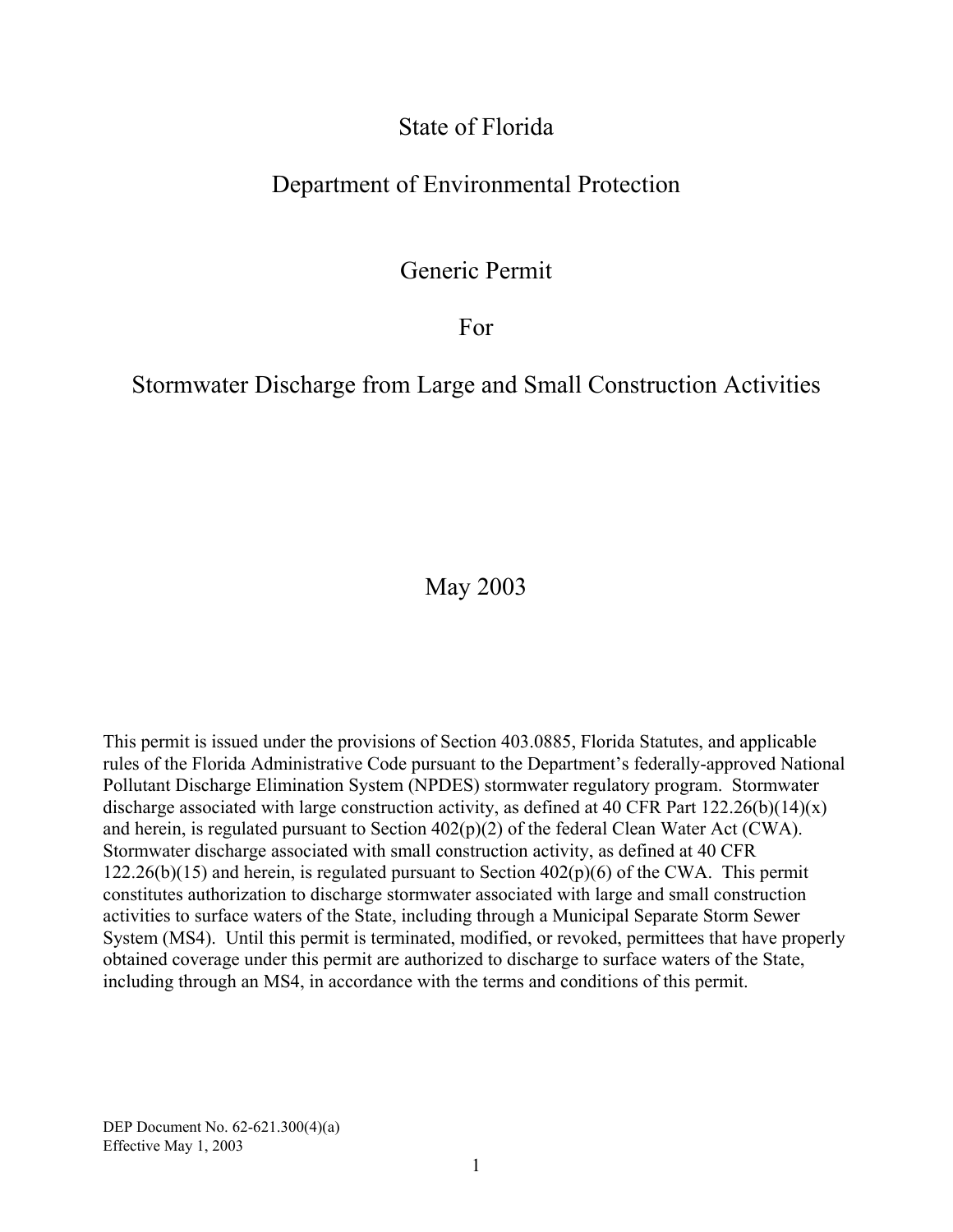#### **Part I. General Provisions**

#### A. Applicability and Coverage

1. Federal law prohibits the point source discharge of pollutants, including the discharge of stormwater associated with large or small construction activities pursuant to 40 CFR Part 122 and as defined in Part II of this permit, to waters of the United States without a National Pollutant Discharge Elimination System (NPDES) permit. Under the State of Florida's authority to administer the NPDES stormwater program at 403.0885, F.S., operators that have stormwater discharge associated with large or small construction activities to surface waters of the State, including through a Municipal Separate Storm Sewer System (MS4), must obtain coverage either under a generic permit issued pursuant to Chapter 62-621, F.A.C., or an individual permit issued pursuant to Chapter 62-620, F.A.C.

2. Coverage under this generic permit is available for stormwater discharges from large and small construction activities to surface waters of the State as defined in Section 403.031, F.S., including stormwater discharges associated with construction activity to surface waters of the State through an MS4.

3. This generic permit does not constitute authorization under Part IV of Chapter 373, F. S., for the construction, alteration, operation, maintenance, abandonment, or removal of any stormwater management system, dam, impoundment, reservoir, or appurtenant work or works, including dredging or filling, in, on or over wetlands and other surface waters, as determined by the methodology authorized in Subsection 373.421(1), F. S.

4. This generic permit authorizes the discharge of stormwater associated with construction activity under the State's federally-approved NPDES stormwater program only and does not supercede the requirement to obtain a stormwater discharge permit under Chapter 62-25, F.A.C.; environmental resource permit (ERP) under Part IV, Chapter 373, F.S.; stormwater discharge permit from a Department-approved delegated local government; or any other required federal, state, or local government permit.

#### B. Eligibility

1. This permit authorizes the discharge of stormwater associated with large and small construction activity, as defined in Part II of this permit, occurring after the effective date of this permit.

2. This permit authorizes stormwater discharge associated with construction activity that is mixed with stormwater discharges associated with industrial activity other than construction, where:

a. the industrial source other than construction is located on the same site as the construction activity;

b. stormwater discharges associated with industrial activity from the areas of the site where construction activities are occurring are in compliance with the terms of this permit; and

c. stormwater discharges associated with industrial activity from the areas of the site where industrial activity other than construction are occurring are in compliance with the terms of a different generic permit (e.g., Multi-Sector Generic Permit for Stormwater Discharge Associated with Industrial Activitiy) or individual permit authorizing such discharges.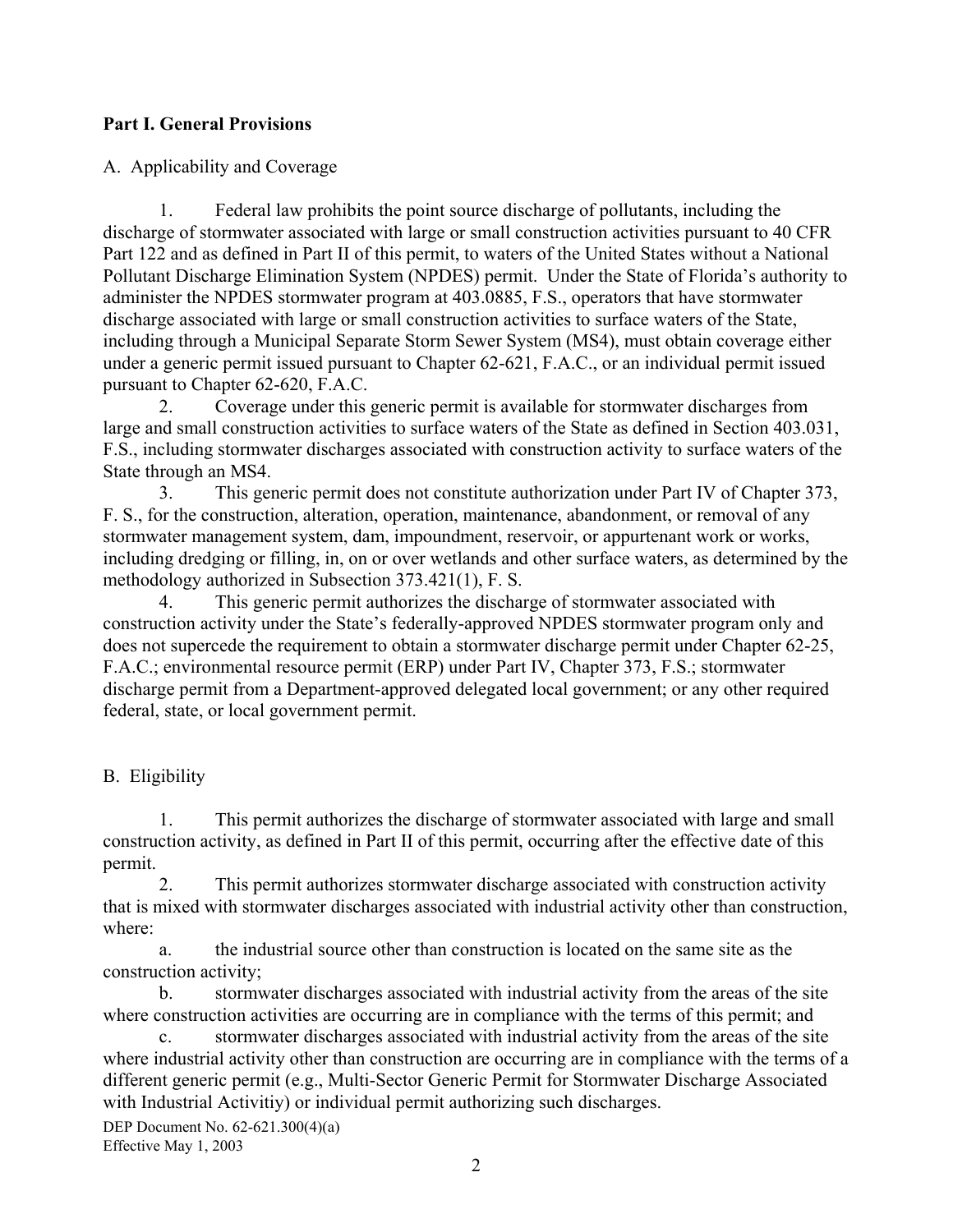3. Limitations on Coverage. The following stormwater discharges from construction sites are not authorized by this permit:

a. stormwater discharges that originate from the site after construction activities have been completed and the site has undergone final stabilization;

b. discharges that are mixed with sources of non-stormwater, other than discharges identified in Part IV.A.3. of this permit;

stormwater discharge associated with construction activity that is covered under an existing generic or individual permit. Such discharges may be authorized under this permit after the existing individual permit or generic permit term of coverage expires, provided the existing permit did not establish numeric limitations for such discharges; or

d. stormwater discharge associated with construction activity that the Department has determined to be or may reasonably be expected to be causing or contributing to a violation of a surface water quality standard.

C. Obtaining Authorization

1. In order for stormwater discharge associated with construction activity to be authorized under this generic permit, an operator must:

a. Meet the eligibility requirements in Part I.B. of this permit;

b. Develop and implement a stormwater pollution prevention plan (SWPPP) in accordance with the requirements of Part V of this permit; and

 c. Submit a completed Notice of Intent (NOI) in accordance with the requirements of Part III. of this permit, including submittal of the appropriate processing fee as established in Rule 62-4.050(4)(d), F.A.C.

2. The Department may deny coverage under this permit or require submittal of a revised NOI based on the Department's determination that the NOI is incomplete, the permit fee has not been paid, or the submittal otherwise is not in accordance with the requirements of this generic permit.

### **Part II. Definitions**

For the purposes of this generic permit, the following definitions shall apply, unless otherwise indicated:

1. "Best Management Practices" or "BMPs" means schedules of activities, prohibitions of practices, maintenance procedures, and other management practices to prevent or reduce the pollution of surface waters. BMPs also include treatment requirements, operating procedures, and practices to control site runoff, spillage or leaks, sludge or waste disposal, or drainage from raw material storage.

2. "Construction Activity" means the act or process of developing or improving land which involves the disturbance of soils and includes clearing, grading, and excavation.

3. "Commencement of Construction" means the initial disturbance of soils associated with clearing, grading, or excavating activities or other construction activities.

4. "Department" or "DEP" means the Florida Department of Environmental Protection.

5. "Final Stabilization" means that all soil disturbing activities at the site have been completed, and that a uniform (e.g., evenly distributed, without large bare areas) perennial DEP Document No. 62-621.300(4)(a) Effective May 1, 2003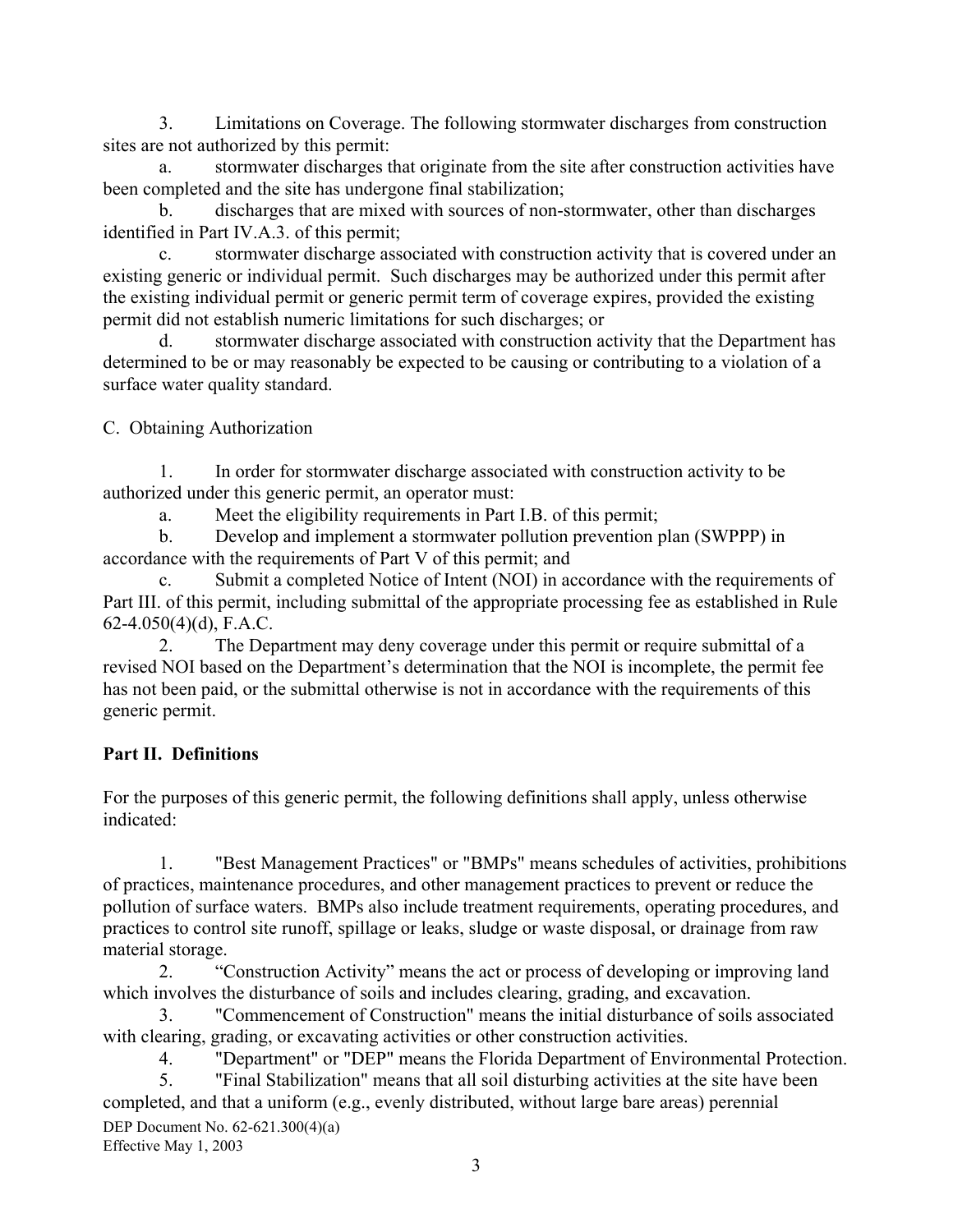vegetative cover with a density of at least 70% for all unpaved areas and areas not covered by permanent structures has been established or equivalent permanent stabilization measures (e.g., geotextiles) have been employed.

6. "Large Construction Activity" means construction activity that results in the disturbance of five (5) or more acres of total land area. Large construction activity also includes the disturbance of less than five acres of total land area that is part of a larger common plan of development or sale if the larger common plan will ultimately disturb five acres or more.

7. "Municipal Separate Storm Sewer System" or "MS4" means a large, medium, or small MS4 as defined in Chapter 62-624, F.A.C.

8. "NOI" means notice of intent to be covered by this permit (see Part III of this permit.)

9. "NOT" means notice of termination (see Part VIII of this permit).

10. "NPDES" means the Department's federally-approved National Pollutant Discharge Elimination System program.

11. "Operator" means the person, firm, contractor, public organization, or other legal entity that owns or operates the construction activity and that has authority to control those activities at the project necessary to ensure compliance with the terms and conditions of this permit.

12. "Qualified Inspector" means a person that:

a. has successfully completed and met all requirements necessary to be fully certified through the DEP Stormwater, Erosion, and Sedimentation Control Inspector Training Program;

b. has successfully completed an equivalent formal training program; or

c. that is qualified by other training or practical experience in the field of stormwater pollution prevention and erosion and sedimentation control.

13. "Small Construction Activity" means construction activity that results in the disturbance of equal to or greater than one (1) acre and less than five (5) acres of total land area. Small construction activity also includes the disturbance of less than one acre of total land area that is part of a larger common plan of development or sale that will ultimately disturb equal to or greater than one acre and less than five acres.

14. "Stormwater" means the flow of water which results from, and which occurs immediately following, a rainfall event.

15. "Stormwater discharge associated with construction activity" means the discharge of stormwater from large or small construction activities, including areas where soil disturbing activites; construction materials handling or storage; or, equipment storage or maintenance are **located** 

16. "Surface Waters of the State" means those surface waters that are defined in section 403.031, F. S.

17. "Water Management District" or "WMD" means the Northwest Florida Water Management District, the Suwannee River Water Management District, the St. Johns River Water Management District, the Southwest Florida Water Management District, or the South Florida Water Management District.

### **Part III. Notice of Intent Requirements**

A. Deadlines for Notification. DEP Document No. 62-621.300(4)(a) Effective May 1, 2003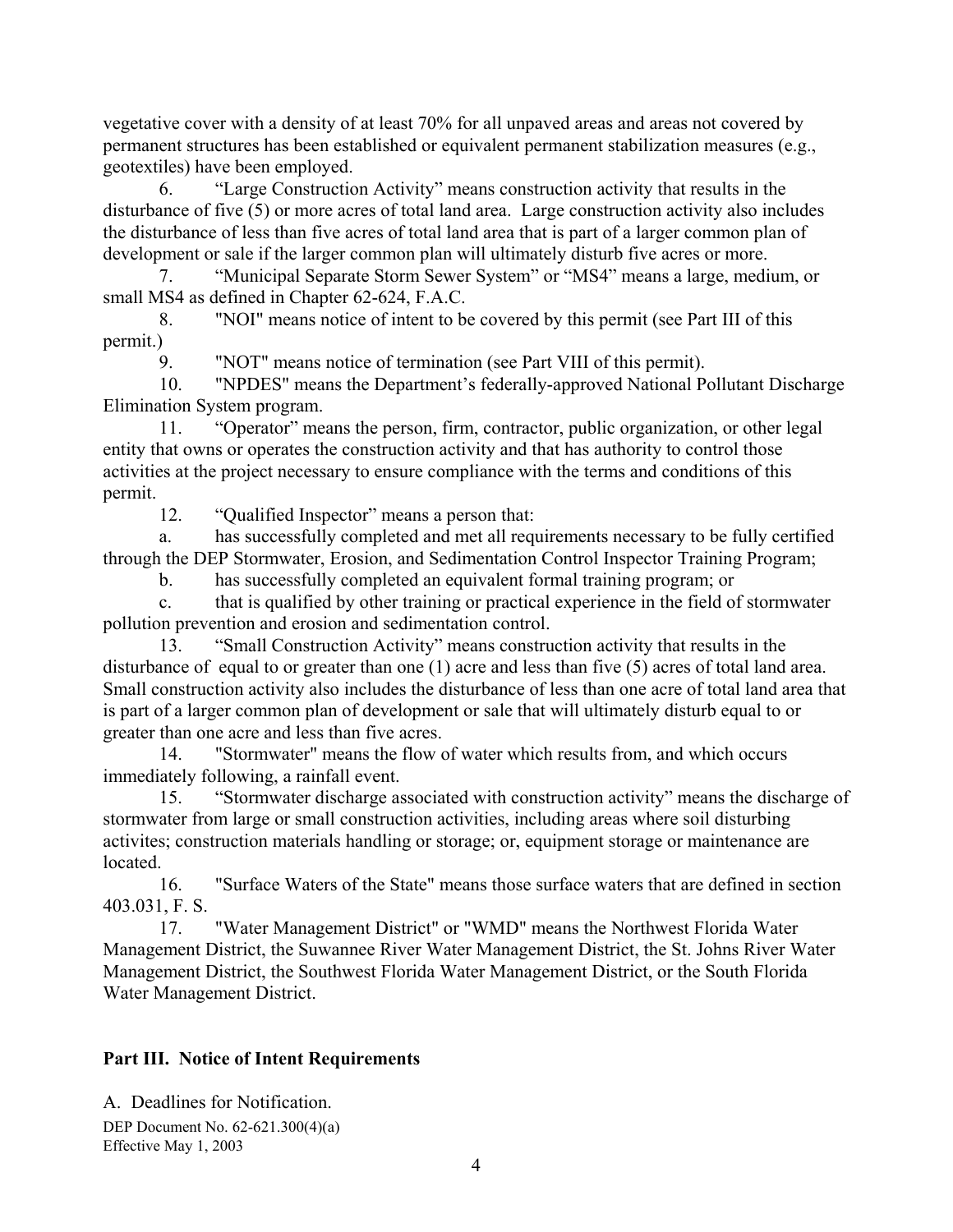1. Operators seeking coverage under this generic permit to authorize stormwater discharge associated with construction activity for new large or small construction activities, for which commencement of construction begins after the effective date of this permit, shall file an NOI for coverage under this permit at least two (2) days before commencement of construction.

2. Operators of small construction activity, where commencement of construction occurred prior to the effective date of this permit, seeking coverage under this permit to authorize stormwater discharge associated with construction activity after the effective date of this permit shall file an NOI for coverage within 31 days of the effective date of this permit.

3. Permittees that previously obtained coverage under the State of Florida Generic Permit for Construction Activities That Disturb Five or More Acres of Land, issued and effective October 22, 2000, for large construction activity shall remain covered under that generic permit until permit coverage is terminated, revoked, or the permittee's five year term of coverage expires. Permittees covered under the October 2000 generic permit indicated above that will have stormwater discharge associated with construction activity beyond their initial five year term of coverage under the October 2000 generic permit shall submit an NOI for coverage under this generic permit at least two (2) days before expiration of coverage under the October 2000 generic permit.

4. For construction activities where the operator changes, the new operator shall file an NOI for coverage under this permit at least two (2) days before assuming control of the project and the previous operator shall file an NOT to terminate permit coverage in accordance with Part VIII of this permit.

B. Contents of Notice of Intent.

1. In order to obtain coverage under this permit, an operator of the stormwater discharge associated with construction activity shall submit a completed Notice of Intent to Use Generic Permit for Stormwater Discharge from Large and Small Construction Activites, DEP Form 62-621.300(4)(b), effective May 1, 2003, including the applicable permit processing fee as specified in Rule 62-4.050(4)(d), F.A.C. By completing, signing, and submitting an NOI, the operator is certifying that they meet all eligibility requirements of this permit and are informing the Department of their intent to be covered by, and comply with, the terms and conditions of this generic permit. The Notice of Intent shall be signed in accordance with Part VII.C. of this permit by the operator.

### C. Where to Submit.

1. NOIs are to be submitted to the following address:

NPDES Stormwater Notices Center, MS# 2510 Florida Department of Environmental Protection 2600 Blair Stone Road Tallahassee, Florida 32399-2400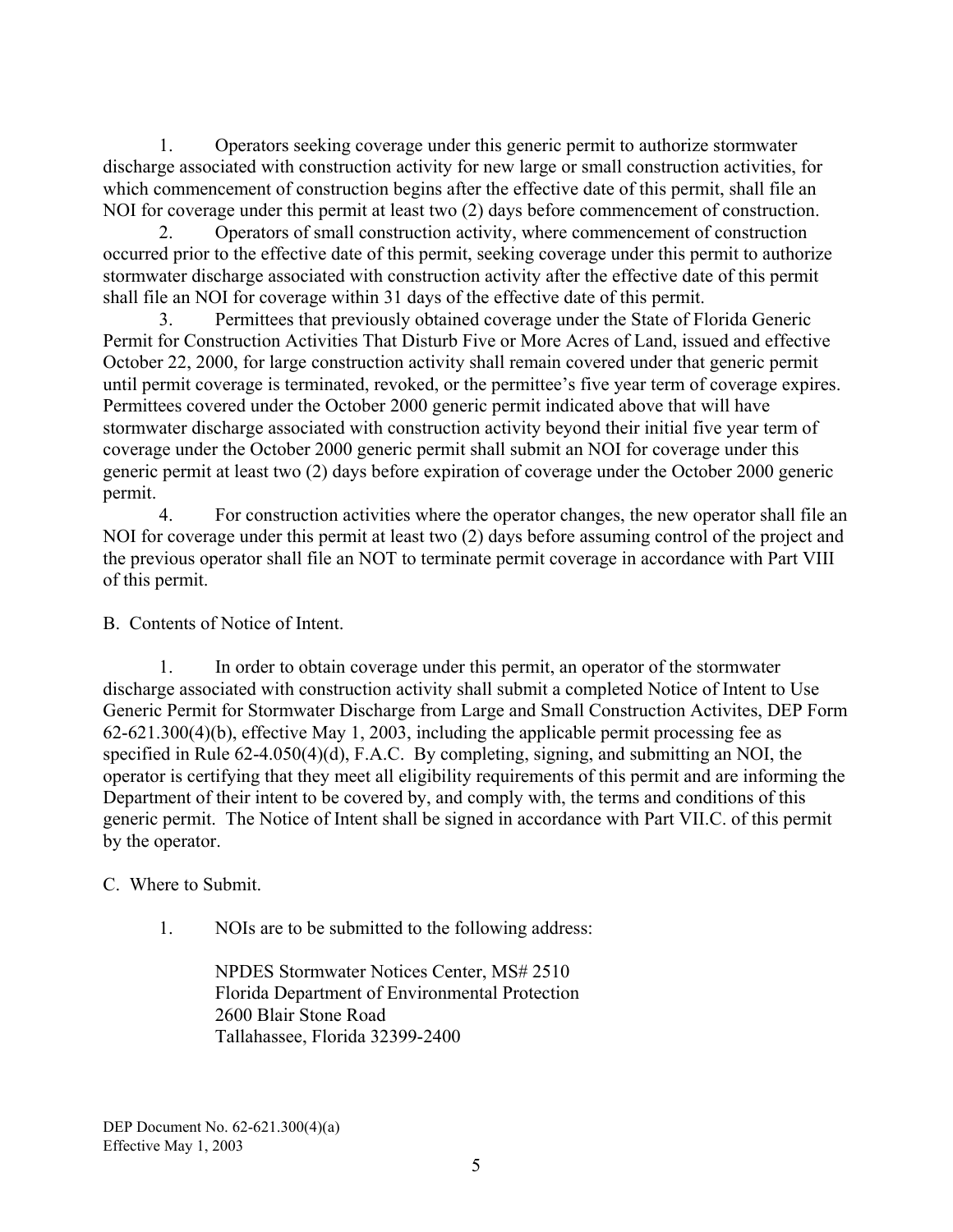2. A copy of the NOI or letter from DEP confirming coverage under this generic permit shall be posted at the construction site in a prominent place for public viewing (such as alongside a building permit).

D. Additional Notification.

1. Projects that discharge stormwater associated with construction activity to a municipal separate stormwater system (MS4) shall submit a copy of the NOI to the operator of the MS4.

E. Period of Coverage

1. Coverage under this generic permit is effective two (2) days after the date of submittal of a complete NOI to the Department.

2. Coverage under this generic permit is limited to a term not to exceed five years from the effective date of coverage.

F. Permit Coverage Renewal

1. If the project will continue to have stormwater discharge associated with construction activity beyond the initial five year term of coverage, the operator shall submit a new NOI at least two (2) days before expiration of the current term of coverage under this permit.

### **Part IV. Special Conditions, Management Practices, and Other Non-numeric Limitations**

A. Prohibition on Non-stormwater Discharges.

1. Except as provided in paragraphs I.B.2. and IV.A.3., all discharges covered by this permit shall be composed entirely of stormwater associated with construction activity.

2. Except as specified in IV.A.3. below, discharges of material other than stormwater associated with construction activity must be in compliance with a Department permit (other than this permit) issued for the discharge, or be exempt therefrom.

3. The following non-stormwater discharges may be authorized by this permit provided the non-stormwater component of the discharge is in compliance with paragraph V.D.5.: discharges from fire fighting activities; fire hydrant flushings; waters used to spray off loose solids from vehicles (wastewaters from a more thorough cleaning, including the use of detergents or other cleaners is not authorized by this part) or control dust in accordance with Part V.D.2.c.(2); potable water sources including waterline flushings; irrigation drainage; routine external building washdown which does not use detergents; pavement washwaters where spills or leaks of toxic or hazardous materials have not occurred (unless all spilled material has been removed) and where detergents are not used; air conditioning condensate; springs; and foundation or footing drains where flows are not contaminated with process materials such as solvents.

4. Discharges resulting from ground water dewatering activities at construction sites are not covered by this permit. Applicants for these discharges must obtain coverage under the Department's Generic Permit for the Discharge of Produced Ground Water from any Noncontaminated Site Activity pursuant to Rule 62-621.300(2), F.A.C.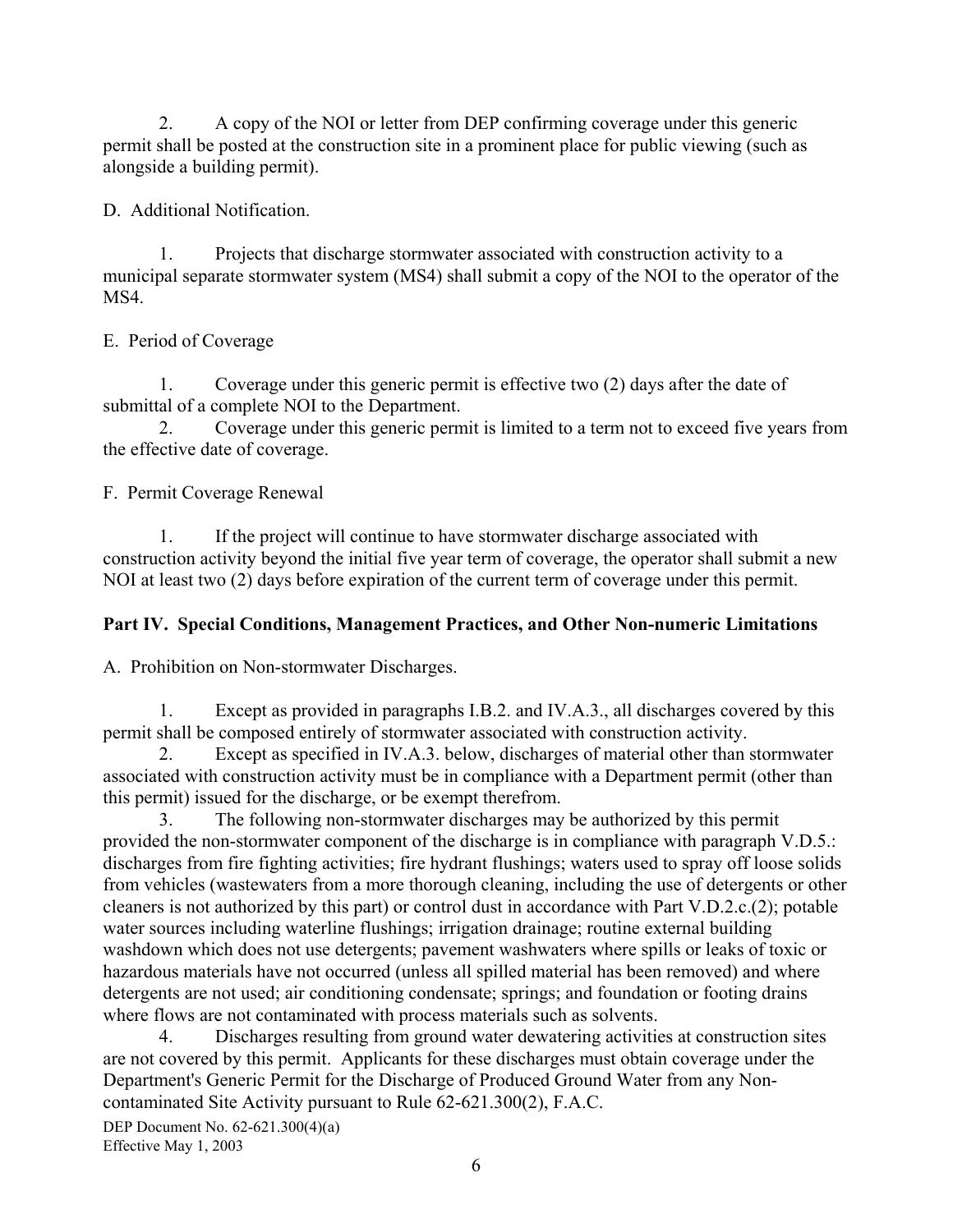B. Releases in Excess of Reportable Quantities.

1. The discharge of hazardous substances or oil in the stormwater discharge(s) from a facility or activity shall be prevented or minimized in accordance with the applicable stormwater pollution prevention plan for the facility or activity. This permit does not relieve the operator of the reporting requirements of 40 CFR part 117 and 40 CFR part 302. Where a release containing a hazardous substance in an amount equal to or in excess of a reporting quantity established under either 40 CFR 117 or 40 CFR 302, occurs during a 24 hour period:

a. The operator is required to notify the State Warning Point (800-320-0519 or 850- 413-9911) as soon as he or she has knowledge of the discharge;

b. The operator shall submit within 14 calendar days of knowledge of the release a written description of: the release (including the type and estimate of the amount of material released), the date that such release occurred, the circumstances leading to the release, and remedial steps to be taken, to the Florida Department of Environmental Protection, NPDES Stormwater Section, Mail Station 2500, 2600 Blair Stone Road, Tallahassee, Florida 32399-2400; and

c. The stormwater pollution prevention plan required under Part V of this permit must be modified within 14 calendar days of knowledge of the release to: provide a description of the release, the circumstances leading to the release, and the date of the release. In addition, the plan must be reviewed to identify measures to prevent the reoccurrence of such releases and to respond to such releases, and the plan must be modified where appropriate.

2. This permit does not authorize the discharge of hazardous substances or oil resulting from an on-site spill.

### **Part V. Stormwater Pollution Prevention Plan**

A. A stormwater pollution prevention plan shall be developed and implemented for each construction site covered by this permit. Stormwater pollution prevention plans shall be prepared in accordance with good engineering practices. Equivalent erosion and sediment control plans prepared as a permit requirement under Part IV, Chapter 373, F.S., or Chapter 62-25, F.A.C., may serve as the pollution prevention plan provided all of the elements of this section are included in such an alternative plan. The plan shall identify potential sources of pollution that may reasonably be expected to affect the quality of stormwater discharge associated with construction activity. In addition, the plan shall describe and ensure the implementation of best management practices which will be used to reduce the pollutants in stormwater discharge associated with construction activity and to assure compliance with the terms and conditions of this permit. Facilities must implement the provisions of the stormwater pollution prevention plan required under this part as a condition of this permit. Failure to develop and implement a stormwater pollution prevention plan in accordance with the requirements of this part shall be deemed a violation of this permit and may result in enforcement action.

B. Deadlines for Plan Preparation and Compliance.

1. The pollution prevention plan shall: DEP Document No. 62-621.300(4)(a)

Effective May 1, 2003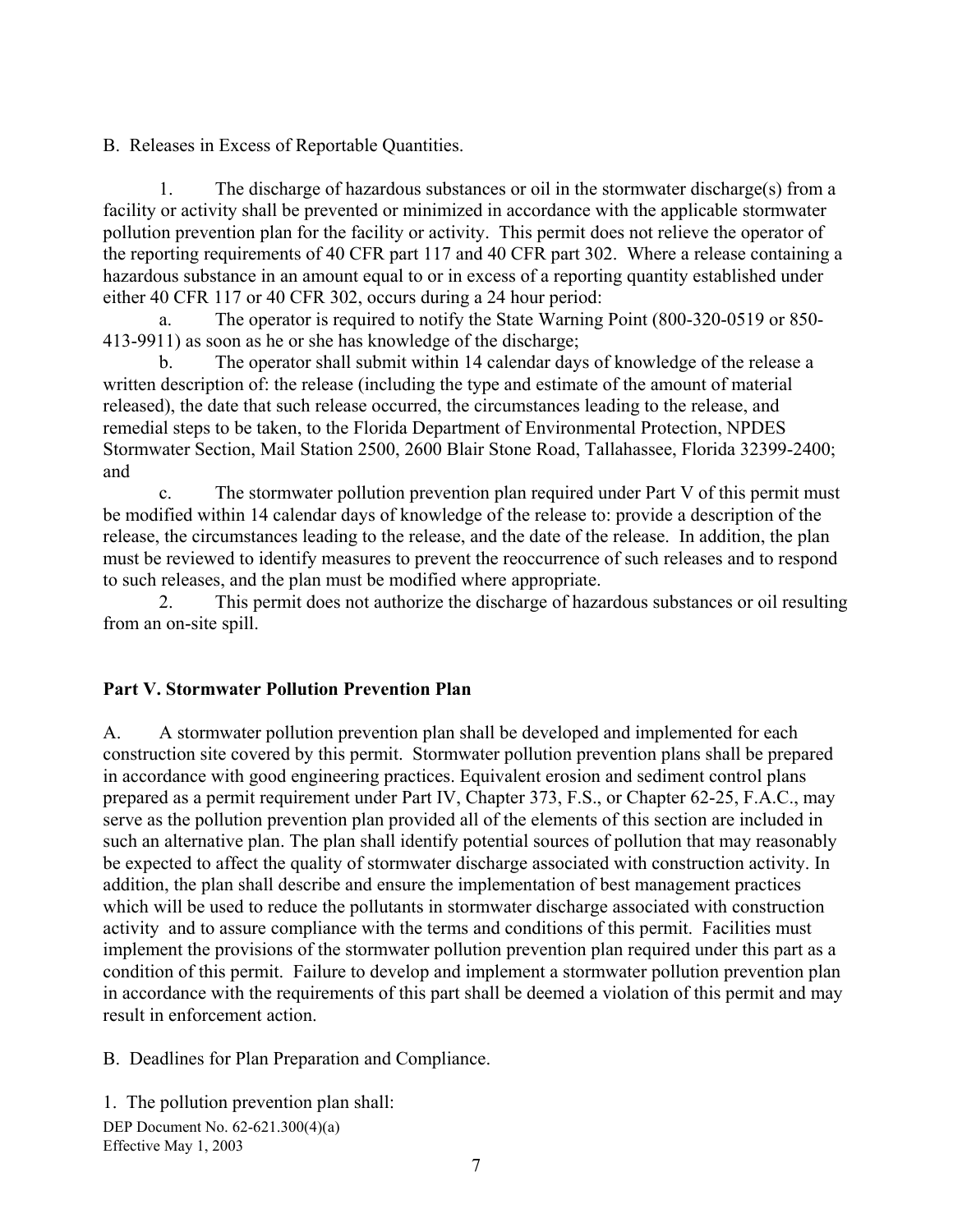a. Be completed (including certification by the operator in accordance with Part VII.C.) prior to the submittal of an NOI to be covered under this permit and updated as appropriate;

b. The plan shall provide for compliance with the terms and schedule of the plan beginning with the initiation of construction activities.

C. Keeping Plans Current.

1. The permittee shall amend the plan whenever there is a change in design, construction, operation, or maintenance, which has a significant effect on the potential for the discharge of pollutants to surface waters of the State or an MS4, including the addition of or change in location of stormwater discharge points, and which has not otherwise been addressed in the plan. The permittee also shall amend the plan if it proves to be ineffective in eliminating or significantly minimizing pollutants from sources identified under Part V.D.1. of this permit, or in otherwise achieving the general objectives of controlling pollutants in stormwater discharge associated with construction activity. In addition, the plan shall be amended to identify any new contractor and/or subcontractor that will implement a measure of the stormwater pollution prevention plan (see Part V.D.6.). Amendments to the plan shall be prepared, signed, dated, and kept as attachments to the original plan.

D. Contents of Plan.

1. Site Description. Each plan shall provide a description of pollutant sources and other information as indicated:

a. A description of the nature of the construction activity;

b. A description of the intended sequence of major activities which disturb soils for major portions of the site (e.g. grubbing, excavation, grading);

c. Estimates of the total area of the site and the total area of the site that is expected to be disturbed by excavation, grading, or other construction activities;

d. Existing data describing the soil or the quality of any discharge from the site and an estimate of the size of the drainage area for each discharge point;

A site map indicating drainage patterns and approximate slopes anticipated after major grading activities, areas of soil disturbance, an outline of areas which may not be disturbed, the location of major structural and nonstructural controls identified in the plan, the location of areas where stabilization practices are expected to occur, surface waters, wetlands, and locations where stormwater is discharged to a surface water or MS4; and,

f. The latitude and longitude of each discharge point and the name of the receiving water(s) for each discharge point.

2. Controls. Each plan shall include a description of appropriate controls, BMPs, and measures that will be implemented at the construction site. The plan shall clearly describe for each major activity identified in Part V.D.1.b. appropriate control measures and the timing during the construction process that the measures will be implemented. For example, perimeter controls for one portion of the site will be installed after the clearing and grubbing necessary for installation of the measure, but before the clearing and grubbing for the remaining portions of the site. Perimeter controls shall be actively maintained until final stabilization of those portions of the site upward of the perimeter control. Temporary perimeter controls shall be removed after final stabilization. All controls shall be consistent with the performance standards for erosion and sediment control and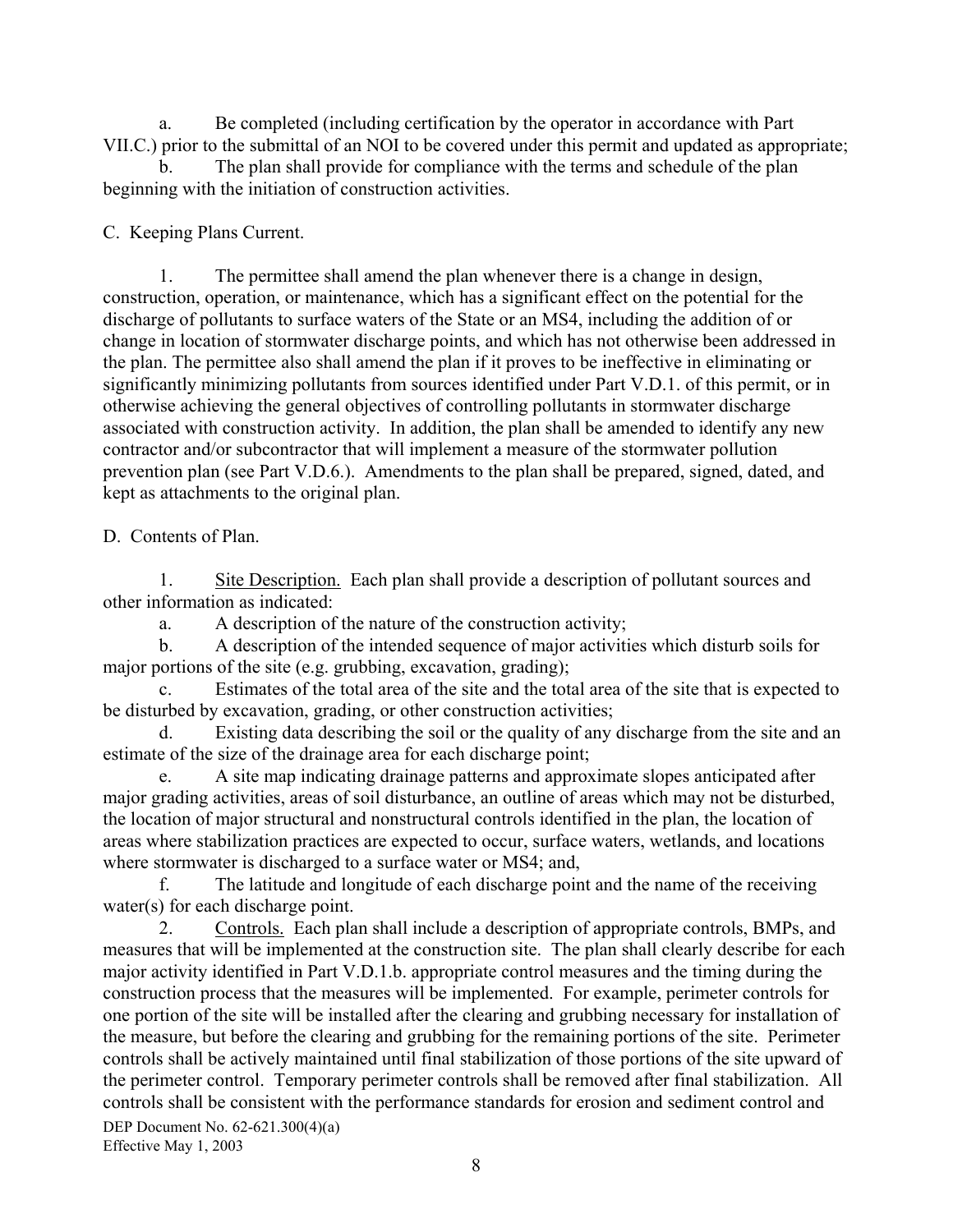stormwater treatment as set forth in Rule 62-40.432, F.A.C., the applicable stormwater or environmental resource permitting requirements of the DEP or appropriate WMD, and the guidelines contained in the Florida Development Manual: A Guide to Sound Land and Water Management (DEP, 1988) and any subsequent amendments.

a. Erosion and Sediment Controls.

(1) Stabilization Practices. Each plan shall provide a description of interim and permanent stabilization practices, including site-specific scheduling of the implementation of the practices. Site plans should ensure that existing vegetation is preserved where attainable and that disturbed portions of the site are stabilized. Stabilization practices may include: temporary seeding, permanent seeding, mulching, geotextiles, sod stabilization, vegetative buffer strips, protection of trees, preservation of mature vegetation, and other appropriate measures. A record of the dates when major grading activities occur, when construction activities temporarily or permanently cease on a portion of the site and when stabilization measures are initiated shall be included in the plan. Stabilization measures shall be initiated as soon as practicable, but in no case more than 7 days, in portions of the site where construction activities have temporarily or permanently ceased.

(2) Structural Practices. Each plan shall include a description of structural practices, to divert flows from exposed soils, store flows, retain sediment on-site, or otherwise limit runoff and the discharge of pollutants from exposed areas of the site. Such practices may include silt fences, earth dikes, diversions, swales, sediment traps, check dams, subsurface drains, pipe slope drains, level spreaders, storm drain inlet protection, rock outlet protection, reinforced soil retaining systems, gabions, coagulating agents and temporary or permanent sediment basins. Structural BMPs shall be placed on upland soils unless a State of Florida wetland resource management permit or environmental resource permit issued pursuant to Chapter 373, F.S., and applicable regulations of the DEP or WMD authorize otherwise.

(3) Sediment Basins.

(a) For drainage basins with 10 or more disturbed acres at one time, a temporary (or permanent) sediment basin providing 3,600 cubic feet of storage per acre drained, or equivalent control measures, shall be provided where attainable until final stabilization of the site. The 3,600 cubic feet of storage area per acre drained does not apply to flows from offsite areas and flows from onsite areas that are either undisturbed or have undergone final stabilization where such flows are diverted around both the disturbed area and the sediment basin. For drainage basins with 10 or more disturbed acres at one time and where a temporary sediment basin providing 3,600 cubic feet of storage per acre drained, or equivalent controls is not attainable, a combination of smaller sediment basins and/or sediment traps and other BMPs should be used. At a minimum, silt fences, or equivalent sediment controls are required for all sideslope and downslope boundaries of the construction area.

(b) For drainage basins of less than 10 acres, sediment basins and/or sediment traps are recommended but not required. At a minimum, silt fences or equivalent sediment controls are required for all sideslope and downslope boundaries of the construction area.

(c) Areas that will be used for permanent stormwater infiltration treatment (e.g., stormwater retention ponds) should not be used for temporary sediment basins unless appropriate measures are taken to assure removal of accumulated fine sediments, which may cause premature clogging and loss of infiltration capacity, and to avoid excessive compaction of soils by construction machinery or equipment.

b. Permanent Stormwater Management Controls. DEP Document No. 62-621.300(4)(a) Effective May 1, 2003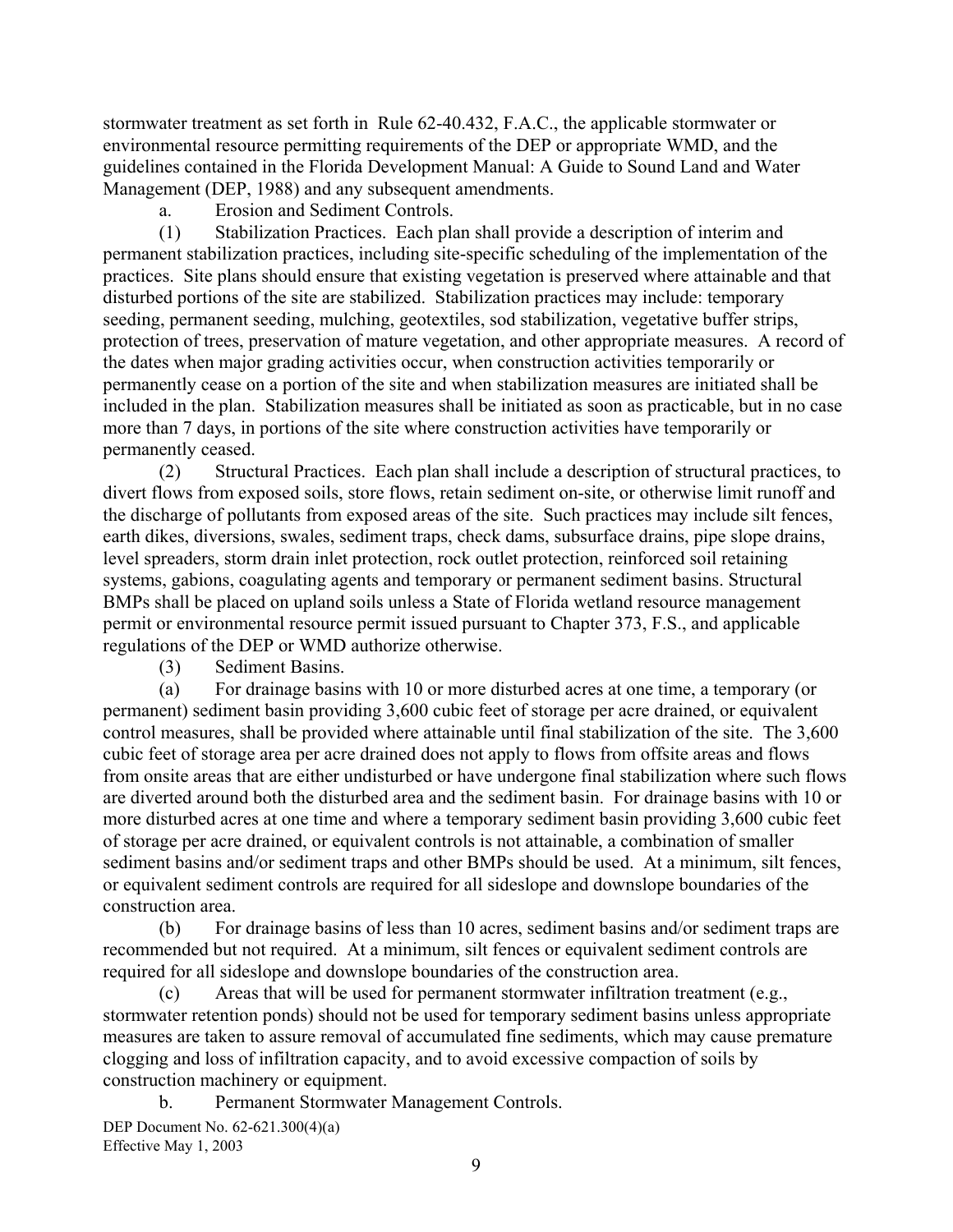Each plan shall include a description of stormwater management controls or BMPs (e.g., stormwater detention or retention systems, vegetated swales, velocity dissipation devices at discharge points) that will be installed during the construction process to control pollutants in stormwater discharges that will occur during construction and after construction operations have been completed. This generic permit only addresses the installation of stormwater management controls and not the ultimate operation and maintenance of such controls after the construction activities have been completed and the site has undergone final stabilization. Under this generic permit, permittees are only responsible for the installation and maintenance of stormwater management BMPs prior to final stabilization of the site, and are not responsible for maintenance after stormwater discharges associated with construction activity have been eliminated from the site. However, all stormwater management systems and BMPs shall be operated and maintained in perpetuity after final stabilization in accordance with requirements set forth in the State of Florida stormwater or environmental resource permit issued under Chapter 62-25, F.A.C., or Part IV, Chapter 373, F.S.

c. Controls for Other Potential Pollutants.

(1) Waste Disposal. The plan shall assure that waste, such as discarded building materials, chemicals, litter, and sanitary waste are properly controlled in accordance with all applicable state, local, and federal regulations. This permit does not authorize the discharge of solid materials, including building materials, to surface waters of the State or an MS4.

(2) The plan shall assure that off-site vehicle tracking of sediments and the generation of dust is minimized.

(3) The plan shall be consistent with applicable State and local waste disposal, sanitary sewer or septic system regulations.

(4) The plan shall address the proper application rates and methods for the use of fertilizers, herbicides and pesticides at the construction site and set forth how these procedures will be implemented and enforced. Nutrients shall be applied only at rates necessary to establish and maintain vegetation.

(5) The plan shall ensure that the application, generation, and migration of toxic substances is limited and that toxic materials are properly stored and disposed.

3. Maintenance. The plan shall include a description of procedures that will be followed to ensure the timely maintenance of vegetation, erosion and sediment controls, stormwater management practices, and other protective measures and BMPs so they will remain in good and effective operating condition.

4. Inspections. A qualified inspector (provided by the operator) shall inspect all points of discharge into surface waters of the State or an MS4; disturbed areas of the construction site that have not been finally stabilized; areas used for storage of materials that are exposed to precipitation; structural controls; and, locations where vehicles enter or exit the site, at least once every seven calendar days and within 24 hours of the end of a storm that is 0.50 inches or greater as follows:

a. Disturbed areas and areas used for storage of materials that are exposed to precipitation shall be inspected for evidence of, or the potential for, pollutants entering the stormwater system. The stormwater management system and erosion and sediment control measures identified in the plan shall be observed to ensure that they are operating correctly. Discharge locations or points shall be inspected to ascertain whether erosion and sediment control and stormwater treatment measures are effective in preventing or minimizing the discharge of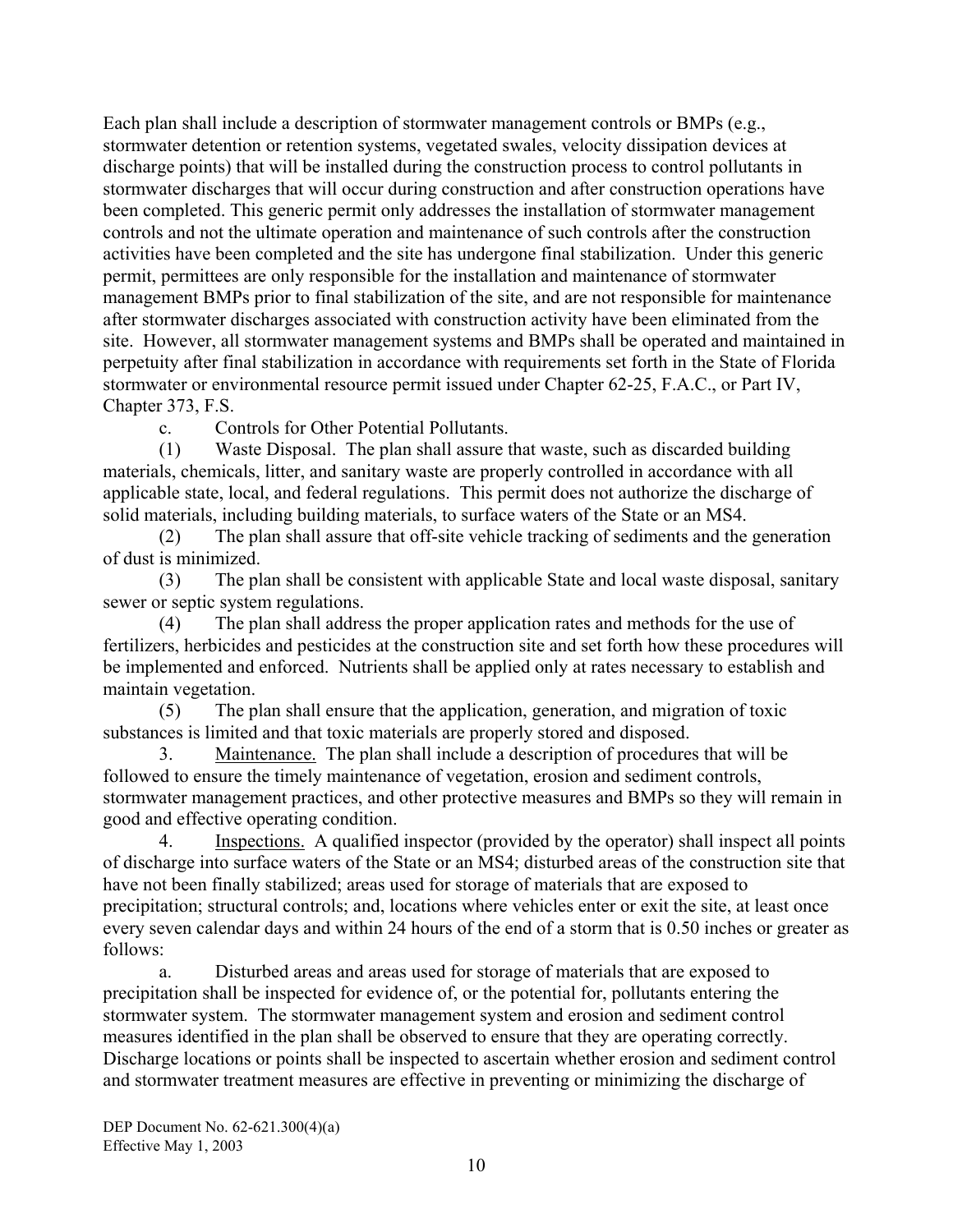pollutants, including retaining sediment onsite pursuant to Rule 62-40.432, F.A.C. Locations where vehicles enter or exit the site shall be inspected for evidence of offsite sediment tracking.

b. Based on the results of the inspection, all maintenance operations needed to assure proper operation of all controls, BMPs, practices, or measures identified in the stormwater pollution prevention plan shall be done in a timely manner, but in no case later than 7 calendar days following the inspection. If needed, pollution prevention controls, BMPs, and measures identified in the plan shall be revised as appropriate, but in no case later than 7 calendar days following the inspection. Such modifications shall provide for timely implementation of any changes to the plan within 7 calendar days following the inspection.

A report summarizing the scope of the inspection; name(s) and qualifications of personnel making the inspection; the date(s) of the inspection; rainfall data; major observations relating to the implementation of the stormwater pollution prevention plan; and actions taken in accordance with paragraph V.D.4.b. of this permit, shall be made and retained, in accordance with Part VI of this permit, as part of the stormwater pollution prevention plan. Such reports shall identify any incidents of non-compliance. Where a report does not identify any incidents of noncompliance, the report shall contain a certification that the facility is in compliance with the stormwater pollution prevention plan and this permit. The report shall be signed in accordance with Part VII.C of this permit.

5. Non-Stormwater Discharges. Except for flows from fire fighting activities, sources of non-stormwater listed in Part IV.A.3 of this permit that are combined with stormwater discharges associated with construction activity must be identified in the plan. The plan shall identify and ensure the implementation of appropriate pollution prevention and treatment measures for the non-stormwater component(s) of the discharge.

6. Contractor/Subcontractor Certification.

a. The stormwater pollution prevention plan must clearly identify, for each measure identified in the plan, the contractor(s) and/or subcontractor(s) that will implement the measure. All contractors and subcontractors identified in the plan must sign a copy of the certification statement in Part V.D.6.b. of this permit. All certifications must be included in the stormwater pollution prevention plan.

b. Certification Statement for Contractors/Subcontractors. All contractors and subcontractors identified in a stormwater pollution prevention plan in accordance with Part V.D.6.a. of this permit shall sign a copy of the following certification statement before conducting any activities at the site:

"I certify under penalty of law that I understand, and shall comply with, the terms and conditions of the State of Florida Generic Permit for Stormwater Discharge from Large and Small Construction Activities and this Stormwater Pollution Prevention Plan prepared thereunder."

The certification must include the name and title of the person providing the signature in accordance with Part VII.C of this permit; the name, address and telephone number of the contracting firm; and the date the certification is made.

#### **Part VI. Retention of Records**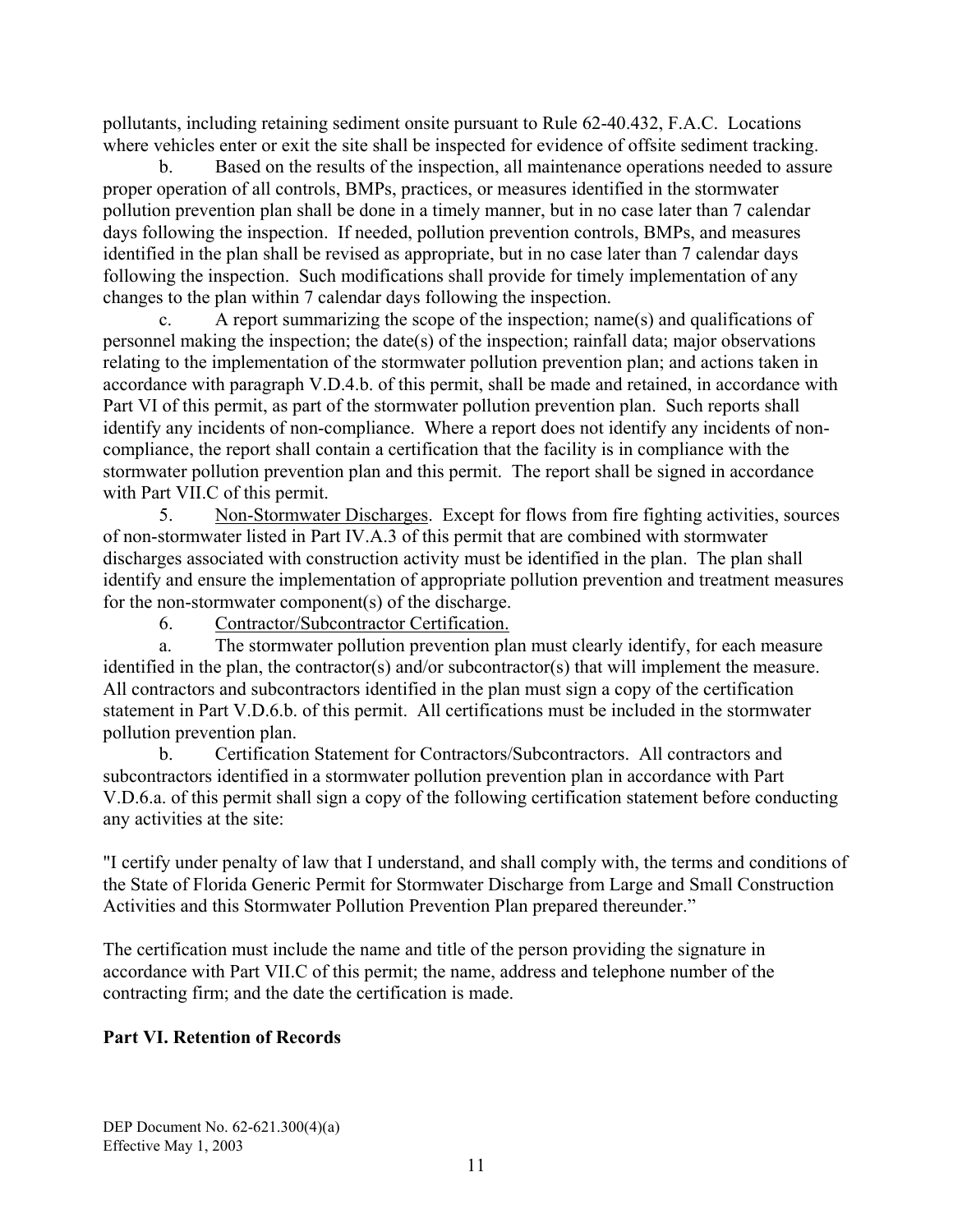A. The permittee shall retain copies of stormwater pollution prevention plans and all reports required by this permit, and records of all data used to complete the Notice of Intent to be covered by this permit, for a period of at least three years from the date that the site is finally stabilized.

B. The permittee shall retain a copy of the stormwater pollution prevention plan and all reports, records and documentation required by this permit at the construction site, or an appropriate alternative location as specified in the NOI, from the date of project initiation to the date of final stabilization.

## **Part VII. Standard Permit Conditions**

A. Any permit noncompliance constitutes a violation of Section 403.0885, F. S. and is grounds for enforcement action; for permit coverage termination, or revocation; or for denial of permit coverage renewal.

B. All of the general conditions listed in Rule 62-621.250, F.A.C., are adopted herein by reference.

C. Signatory Requirements.

1. All Notices of Intent, Notices of Termination, stormwater pollution prevention plans, reports, certifications or information either submitted to the Department or the operator of a municipal separate storm sewer system, or that this permit requires be maintained by the permittee, shall be signed as set forth in Rule 62-620.305, F.A.C.

2. Inspection reports prepared pursuant to Part V.D.4.c. of this permit shall be signed by the qualified inspector that prepared them as well as by a responsible authority for the operator as specified in Part VII.C.1. above.

3. Any person signing documents under this permit, except contractor/subcontractor certifications under Part V.D.6., shall make the following certification:

"I certify under penalty of law that this document and all attachments were prepared under my direction or supervision in accordance with a system designed to assure that qualified personnel properly gathered and evaluated the information submitted. Based on my inquiry of the person or persons who manage the system, or those persons directly responsible for gathering the information, the information submitted is, to the best of my knowledge and belief, true, accurate, and complete. I am aware that there are significant penalties for submitting false information, including the possibility of fine and imprisonment for knowing violations."

## **Part VIII. Termination of Coverage**

A. Notice of Termination.

1. Where a site has been finally stabilized (see Part II for the definition of final stabilization) and all stormwater discharges authorized by this permit are eliminated, the permittee shall submit a completed Notice of Termination (DEP Form 62-621.300(6)), signed in accordance